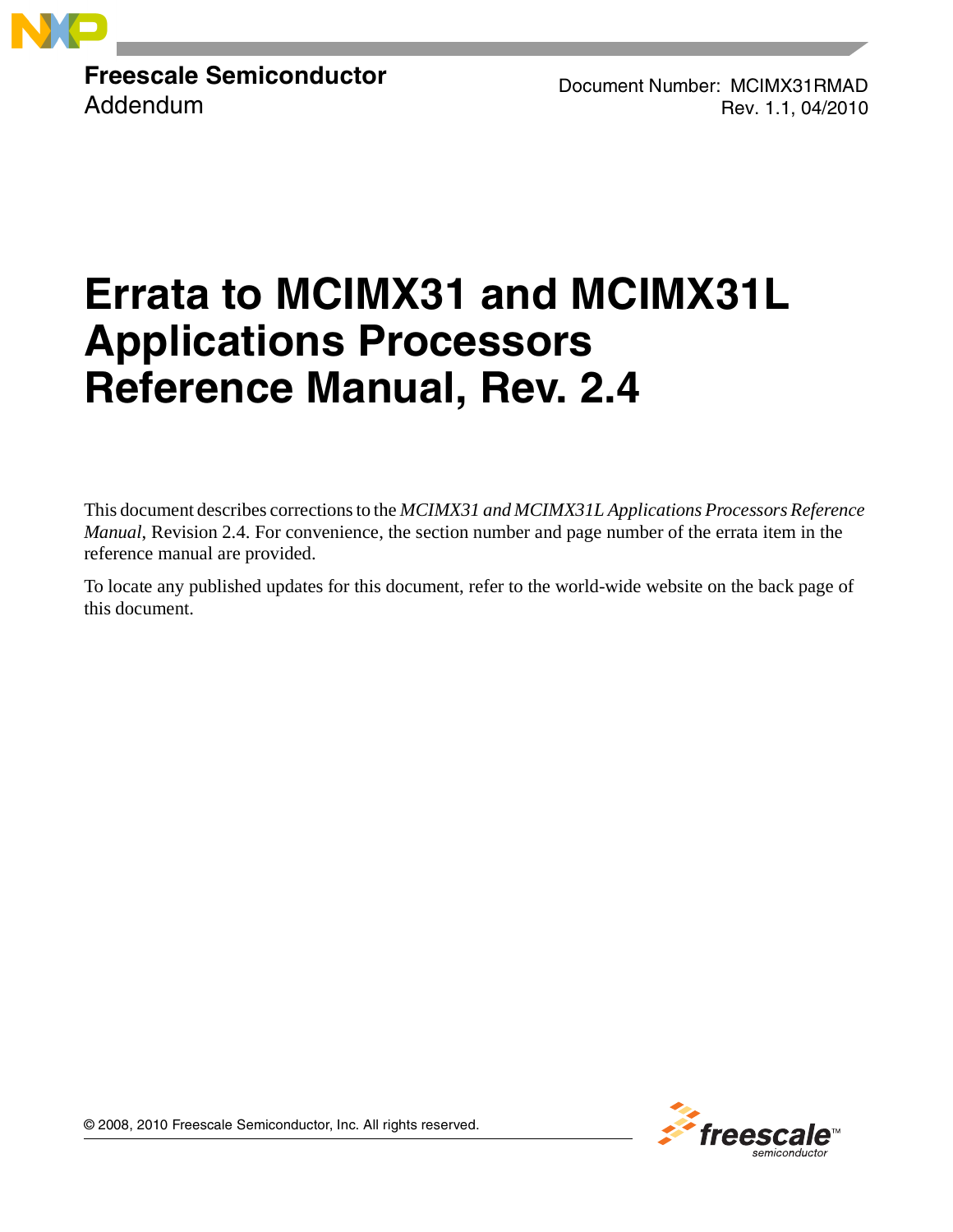

# **Section, Page No. Changes**

19.3.3.1, 19-19 Insert the following note after the Table footnote of Table 19-10, "PWDT Bit Field Encoding".

# **NOTE**

When PWDT is enabled, and **lpmd** or **dvfs** requests are required by the system, PWDT must be disabled before the requests are granted. PWDT can only be re-enabled after these modes are exited.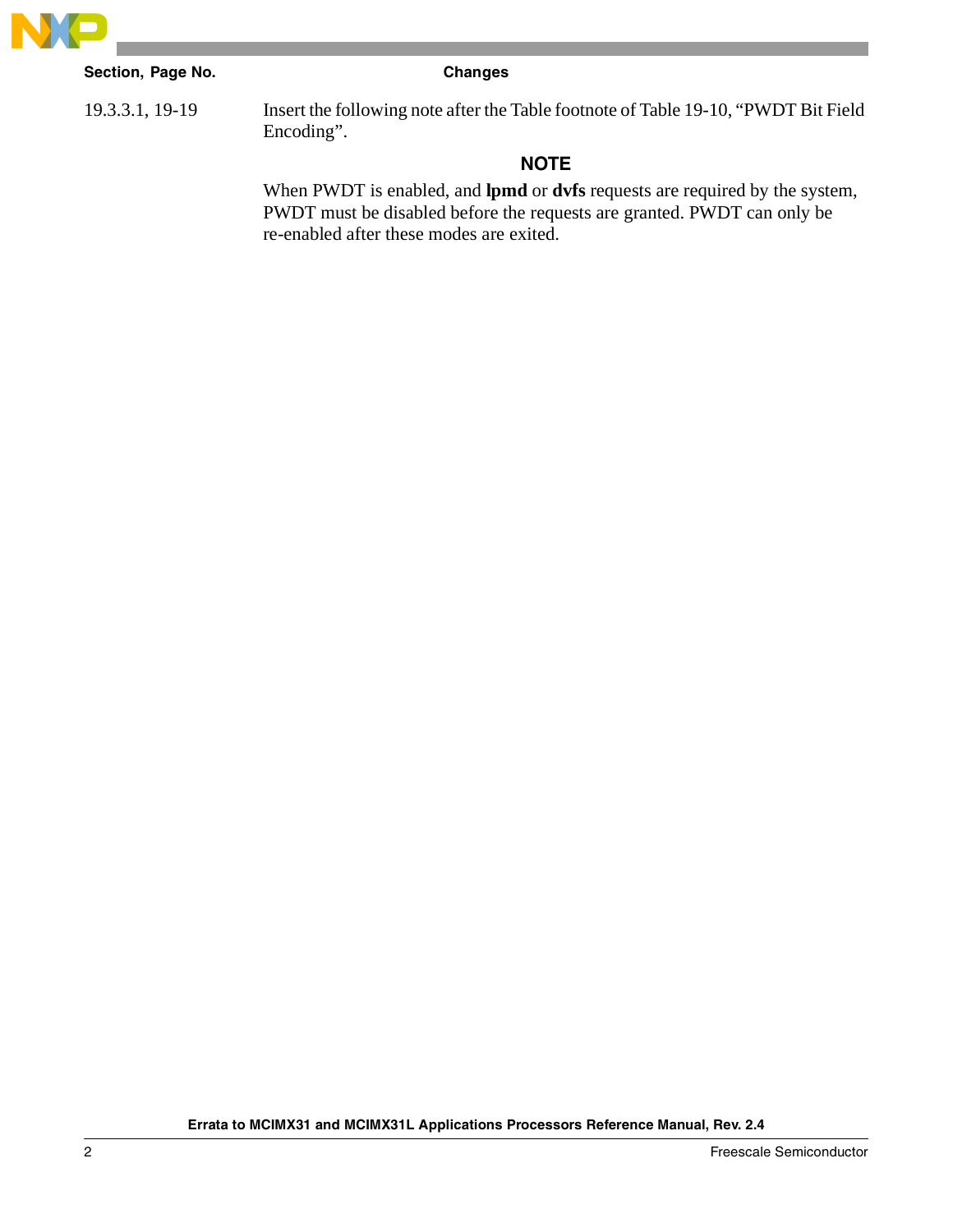

Section, Page No. **Changes** 

## **THIS PAGE INTENTIONALLY LEFT BLANK**

**Errata to MCIMX31 and MCIMX31L Applications Processors Reference Manual, Rev. 2.4**